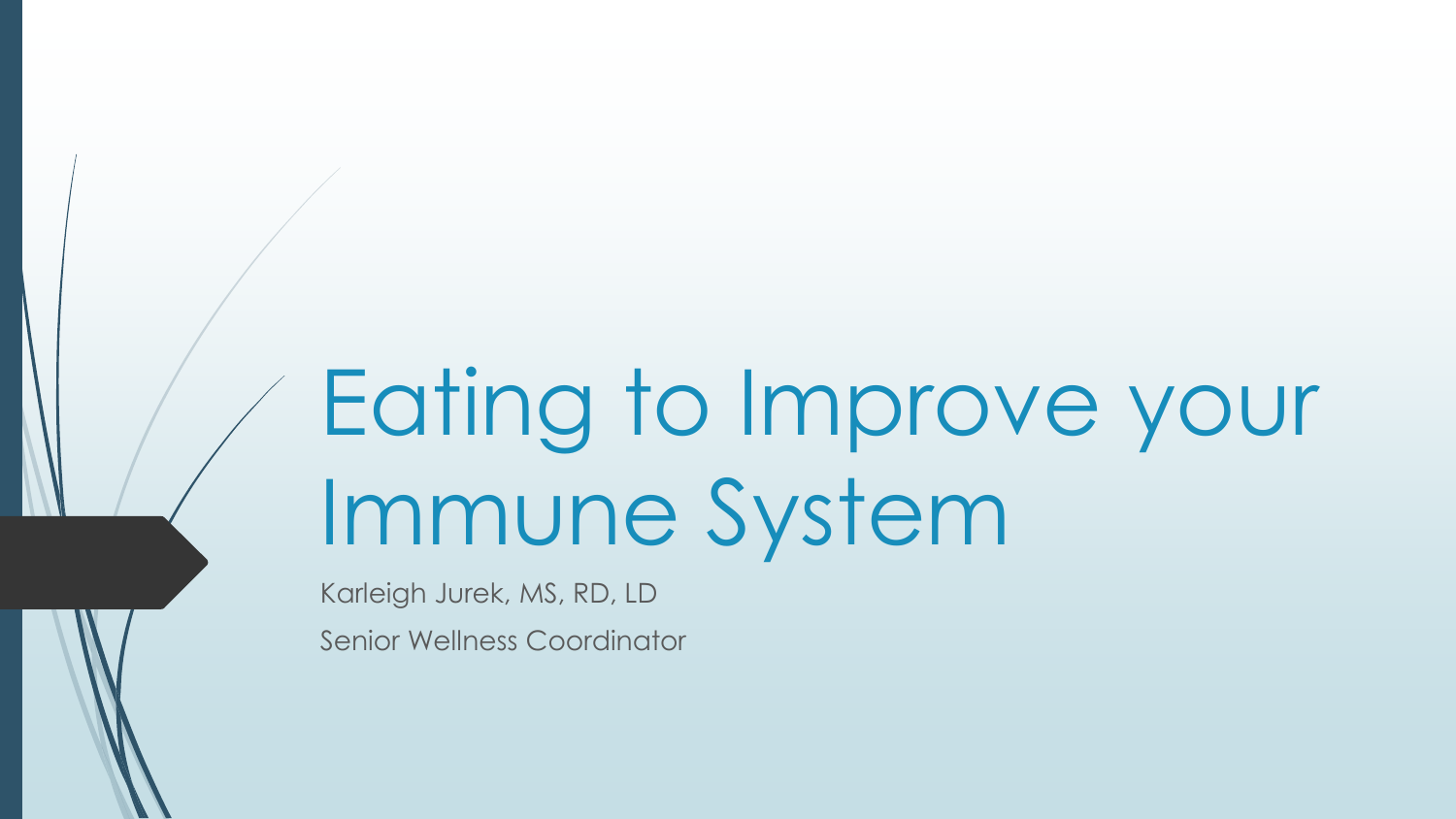- Currently, there are no known cures for COVID-19, though research is underway to develop a vaccine. In its continuing efforts to protect consumers, the U.S. Food and Drug Administration (FDA) has been monitoring and warning companies that offer fraudulent products which claim to help prevent, diagnose, treat or cure COVID-19. Untested supplements and other products touted as a prevention or cure to COVID-19 that are not regulated by the FDA may be dangerous and potentially life threatening. The U.S. Federal Trade Commission (FTC) and FDA have jointly issued warning letters to sellers of unapproved and misbranded products claiming they can treat or prevent the virus
- Source: The Academy of Nutrition and Dietetics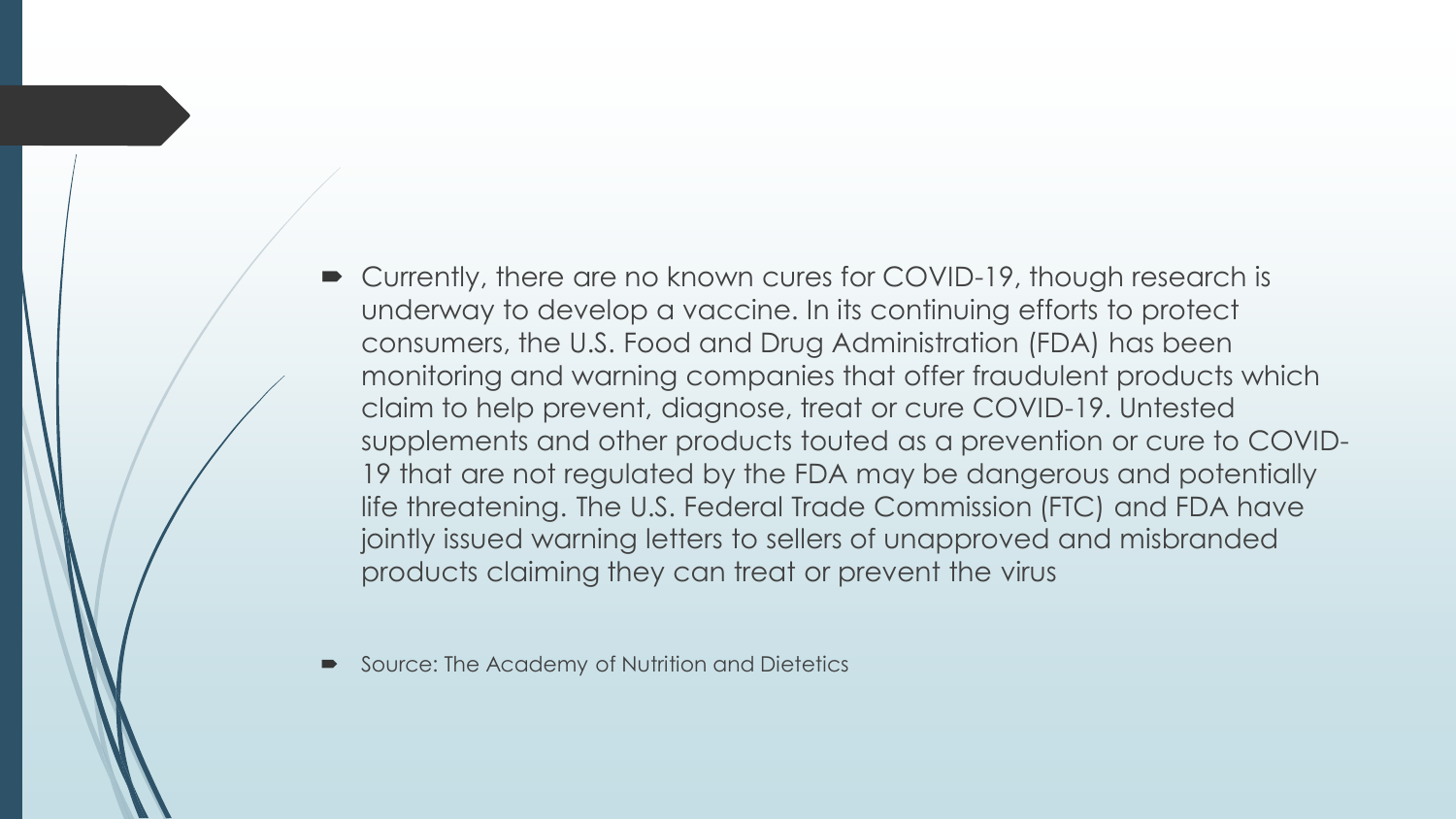## The Immune System

- The immune system is an intricate system that protects our bodies from pathogens and foreign bodies
- Immunity isn't one entity, it's an intricate system that requires everything to be balanced to function at it's best
- There are 2 types of immunity
	- $\blacksquare$  innate The part of the immune system that provides a physical barrier
		- Skin, mucus, stomach enzymes, enzymes in sweat and tears, etc
	- Adaptive the part of the immune system that is able to recognize pathogens and works to remove them. It is continually adapting to different viruses and bacteria that you are exposed to

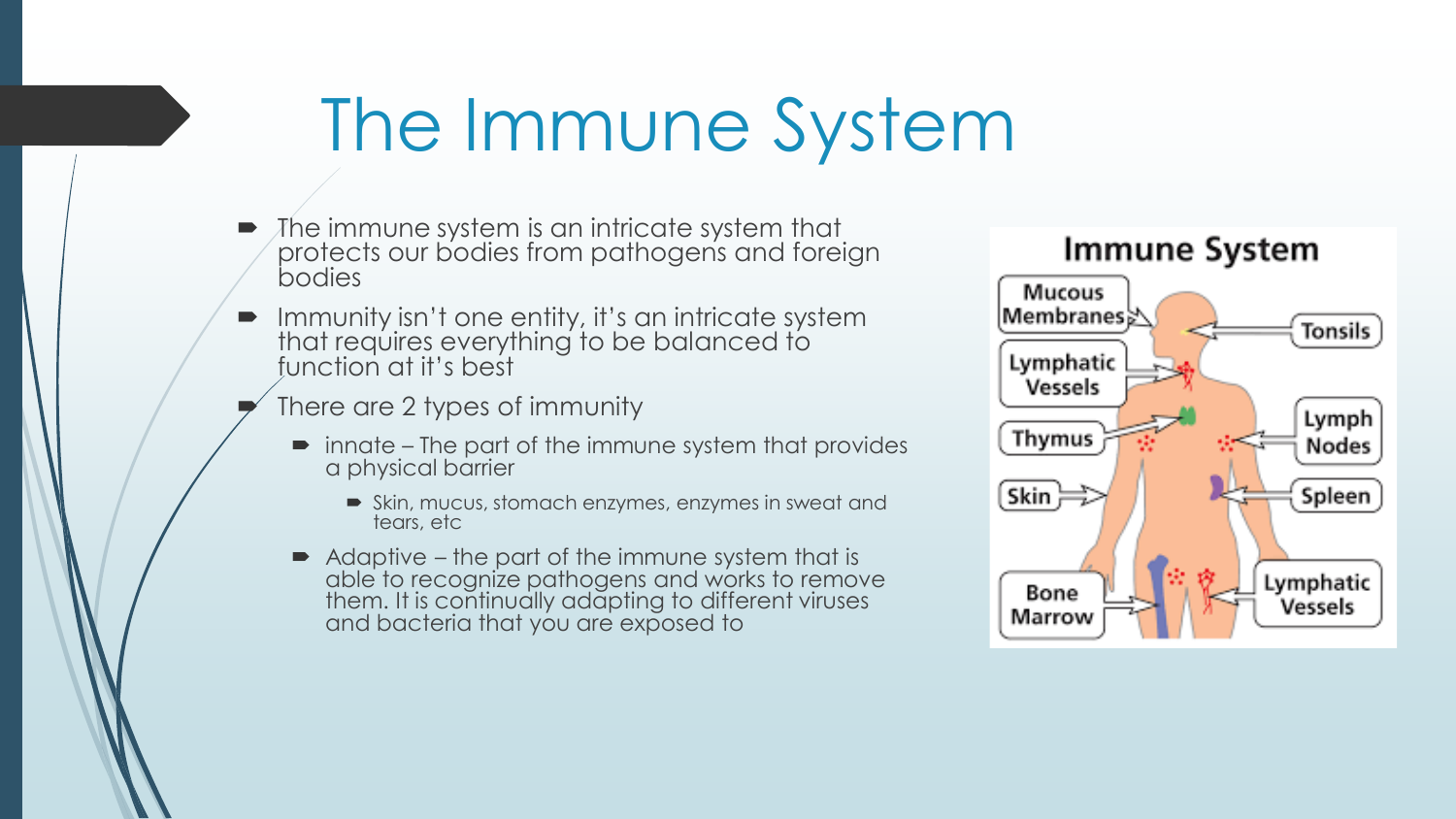### Factors that affect our immune system

- **Age**
- **Environmental**
- **Neight**
- Nutrition status/diet
- Chronic diseases
- Sleep
- Inflammation

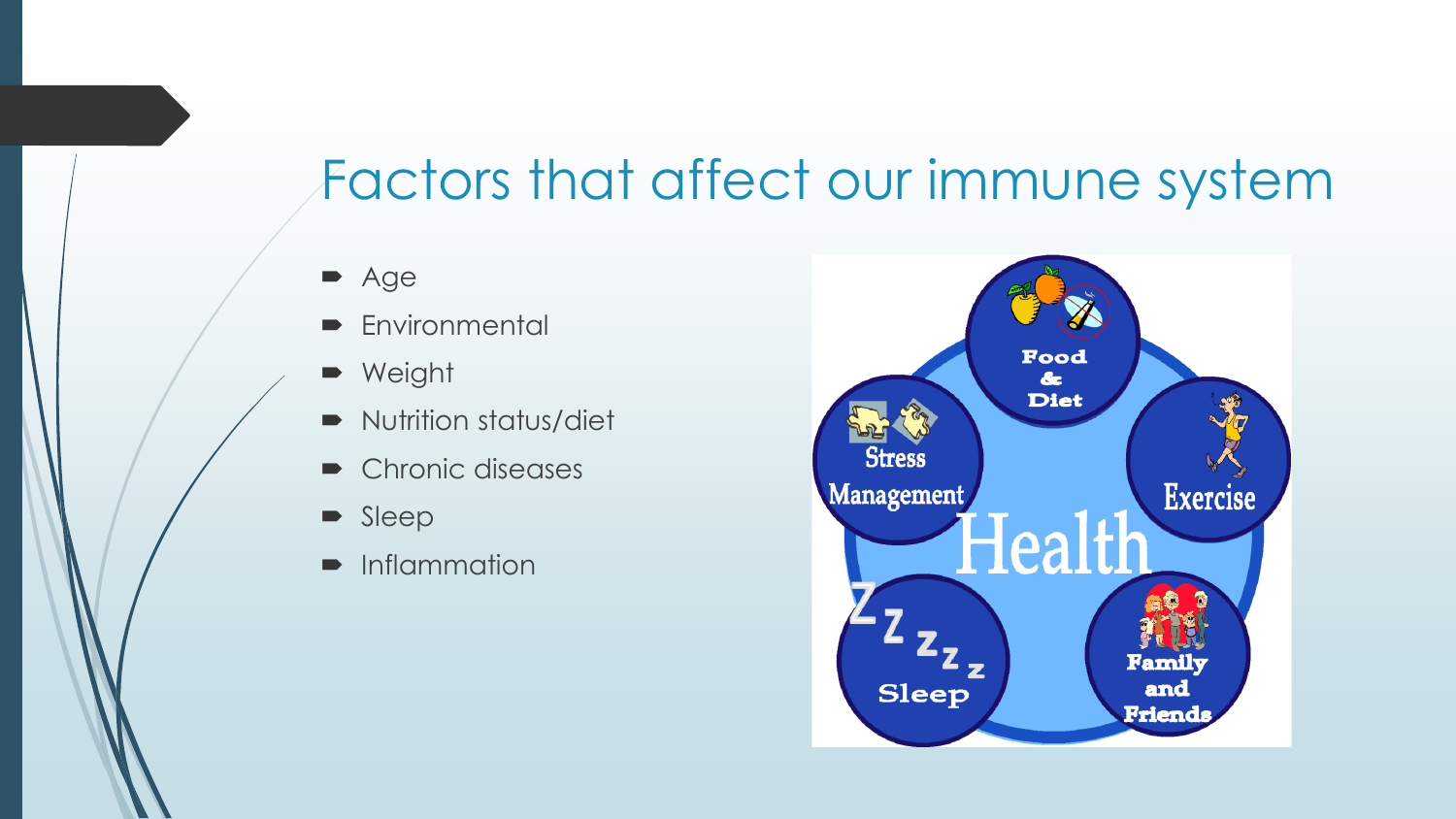### Ways to Keep a Healthy Immune System

- **Eat a well-balanced, varied diet**
- Don't smoke Or quite smoking
- Alcohol in Moderation
- **Exercise Regularly**
- Shoot to get at least 8 hours of sleep a night
- Manage stress

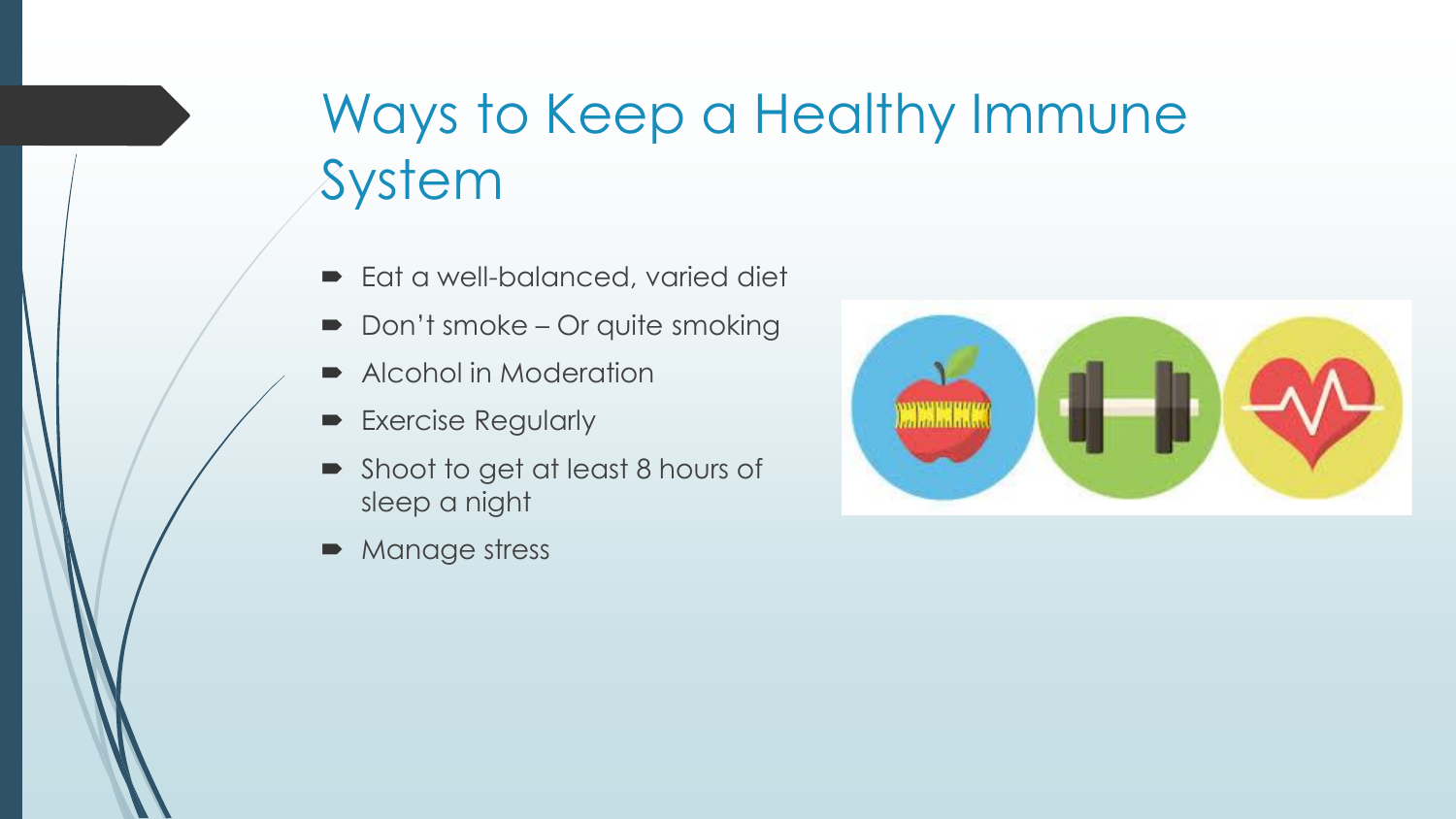#### Exercise and sleep

#### Exercise

- Exercise activates immune cells in the body that can help identify and kill virus cells in the body
	- However, prolonged high intensity exercise can cause an increase in cortisol levels in the body
- The key is to balance high intensity and low intensity exercise to allow your body to reap the benefits of exercise without overdoing it

Sleep

- Studies have found that getting 8 hours of sleep most nights helps with immunity, focus, weight, and more
- Try to go to bed and wake up at the same time, this helps regulate your circadian rhythm which will make your sleep more restful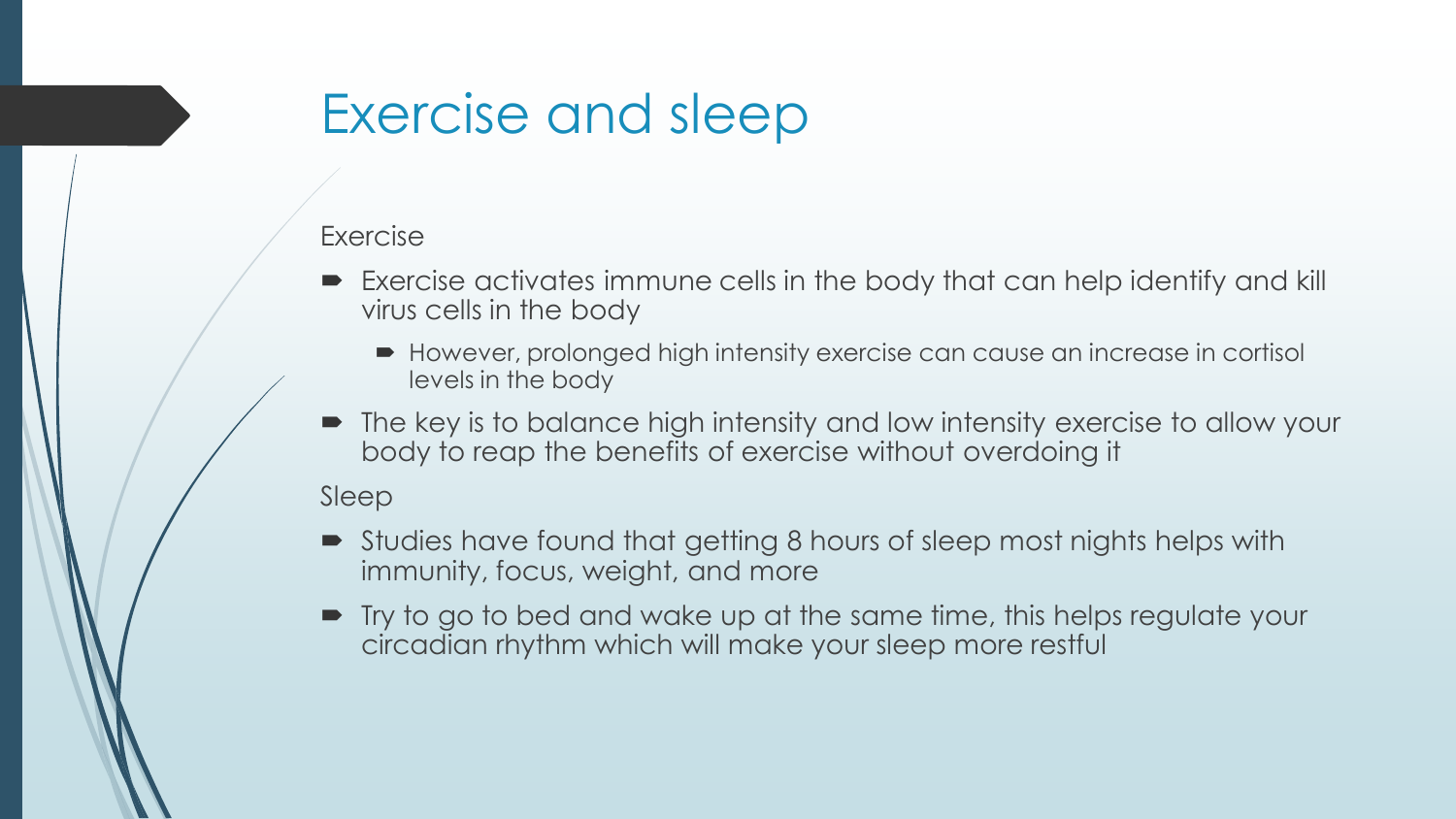### Nutrition for your Immune System

- $\blacksquare$  The most recommended diet is the Mediterranean diet
	- Good for heart health, weight management, diabetes, cancer, etc
	- **Promotes a well-balanced diet filled with** 
		- $\blacksquare$  Fruits
		- Vegetables
		- Whole grains
		- **D** Lean proteins
		- Nuts, seeds, legumes
	- Provides you with a wide array of vitamins, minerals, and antioxidants that can are good for the immune system
	- Focus is on unprocessed foods versus highly processed foods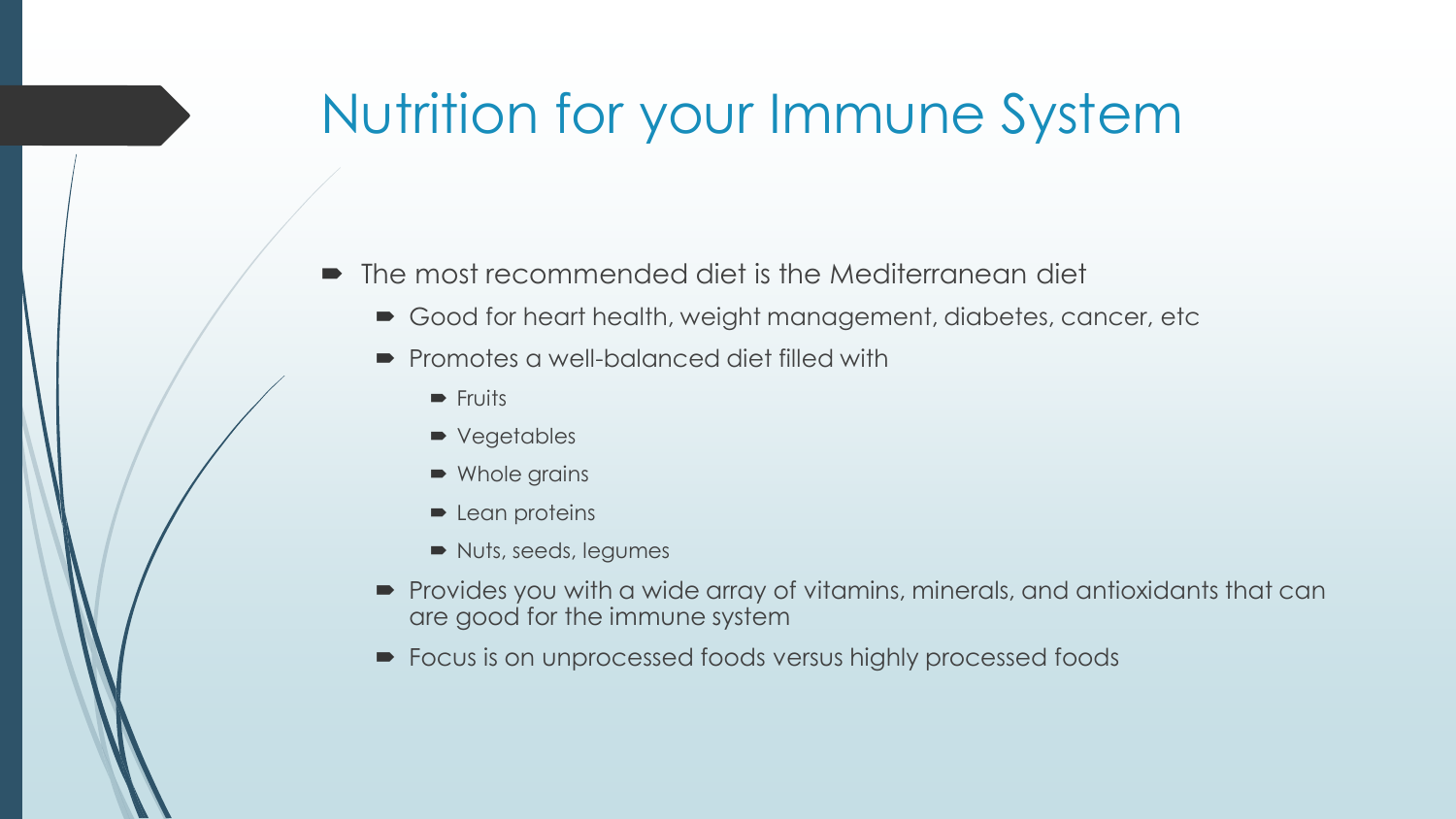

#### **Mediterranean Diet Pyramid**

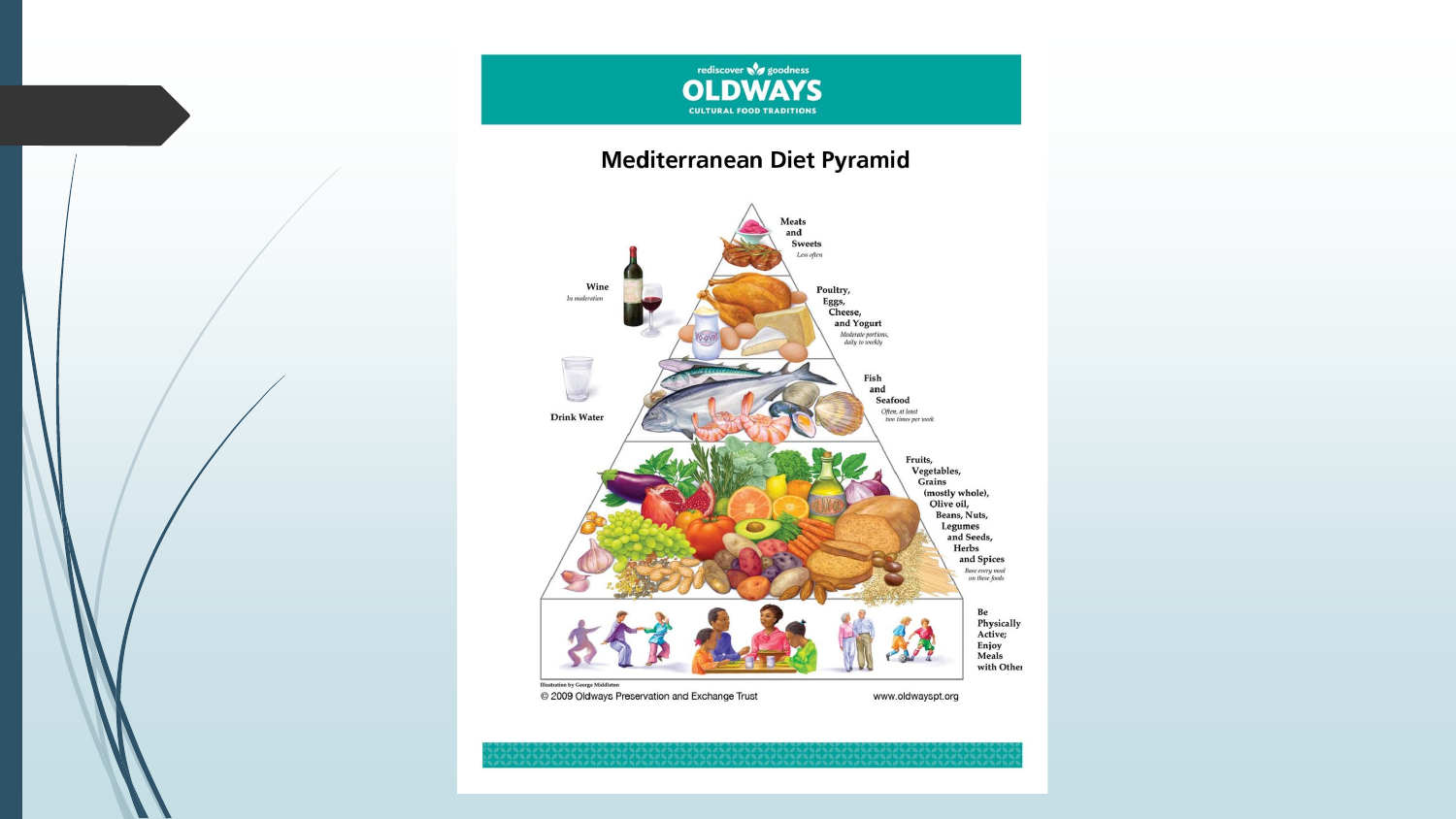### Nutrition for the Immune System

- Vitamin C
	- A water soluble vitamin and powerful antioxidant
	- Your body does not produce this vitamin, you have to get it from your diet
	- **Essential for tissue growth and repair**
	- Aids in wound healing, crucial for bone health
	- Studies have found high dose Vitamin C can decrease the length of cold symptoms
	- Sources of Vitamin C: citrus, kiwi, tomatoes, potatoes, strawberries, bell peppers, broccoli

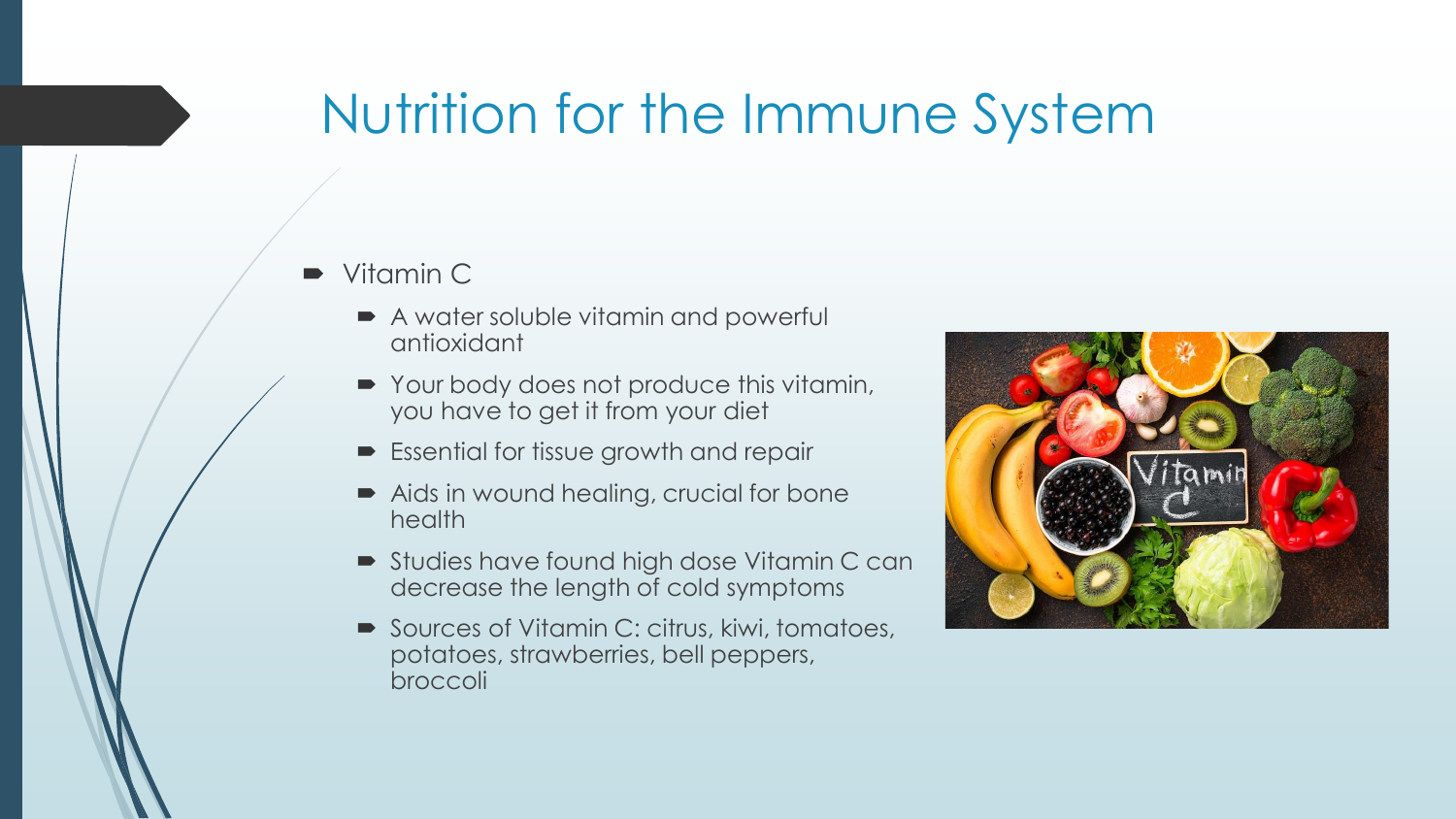#### Nutrition for Immune System

- Vitamin E
	- A fat-soluble vitamin and powerful antioxidant
	- Helps your body fight off infections
	- Sources of Vitamin E: Nuts, seeds, spinach, broccoli, kiwi, mango, tomato, peanut butter
- Vitamin A
	- Helps support skin and mucosal cells that are vital for innate immunity
	- Also important in building cells that have immune function
	- Sources of Vitamin A: milk, egg, liver, dark leafy greens, carrots, tomatoes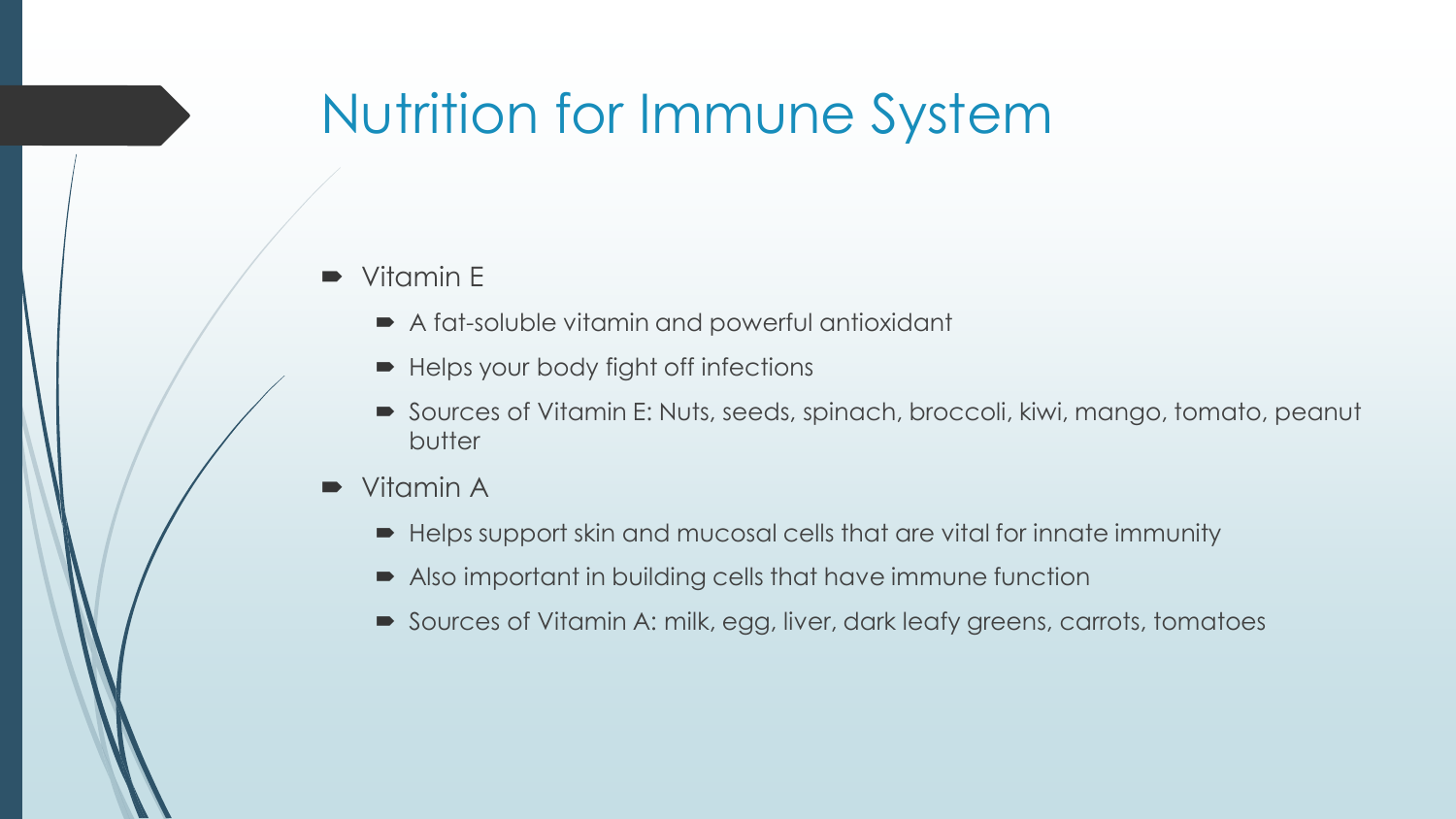### Nutrition for Immune System

#### $\blacksquare$  Zinc

- Zinc is vital for development of cells associated to both innate and adaptive immunity
- Zinc can not be stored in the body, so an inadequate intake of zinc results in a suppressed immune system
- Sources of Zinc: meats, shellfish, legumes, nuts, seeds, eggs, whole grain

#### $\blacksquare$  Protein

- Helps your body heal and recover
- Antibodies are made up of proteins
- Focus on 4-5 oz of lean protein per meal
- Chicken, turkey, fish, seafood, beans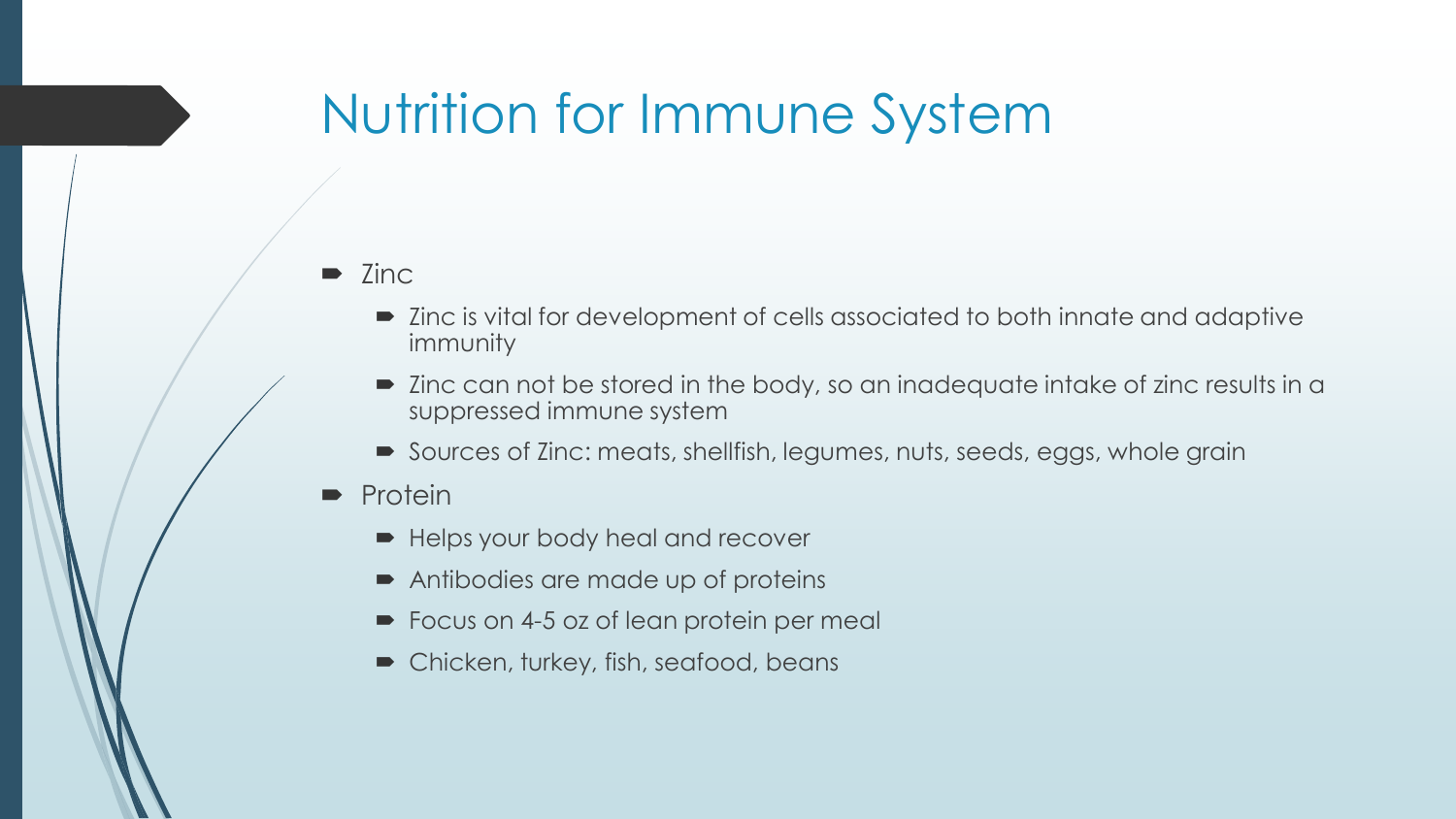#### Other Nutrients and Foods for Immunity

- Vitamin D
- Vitamin B6
- **Selenium**
- $\blacksquare$  Iron
- Folate
- Garlic
- Honey
- Ginger
- Citrus fruits

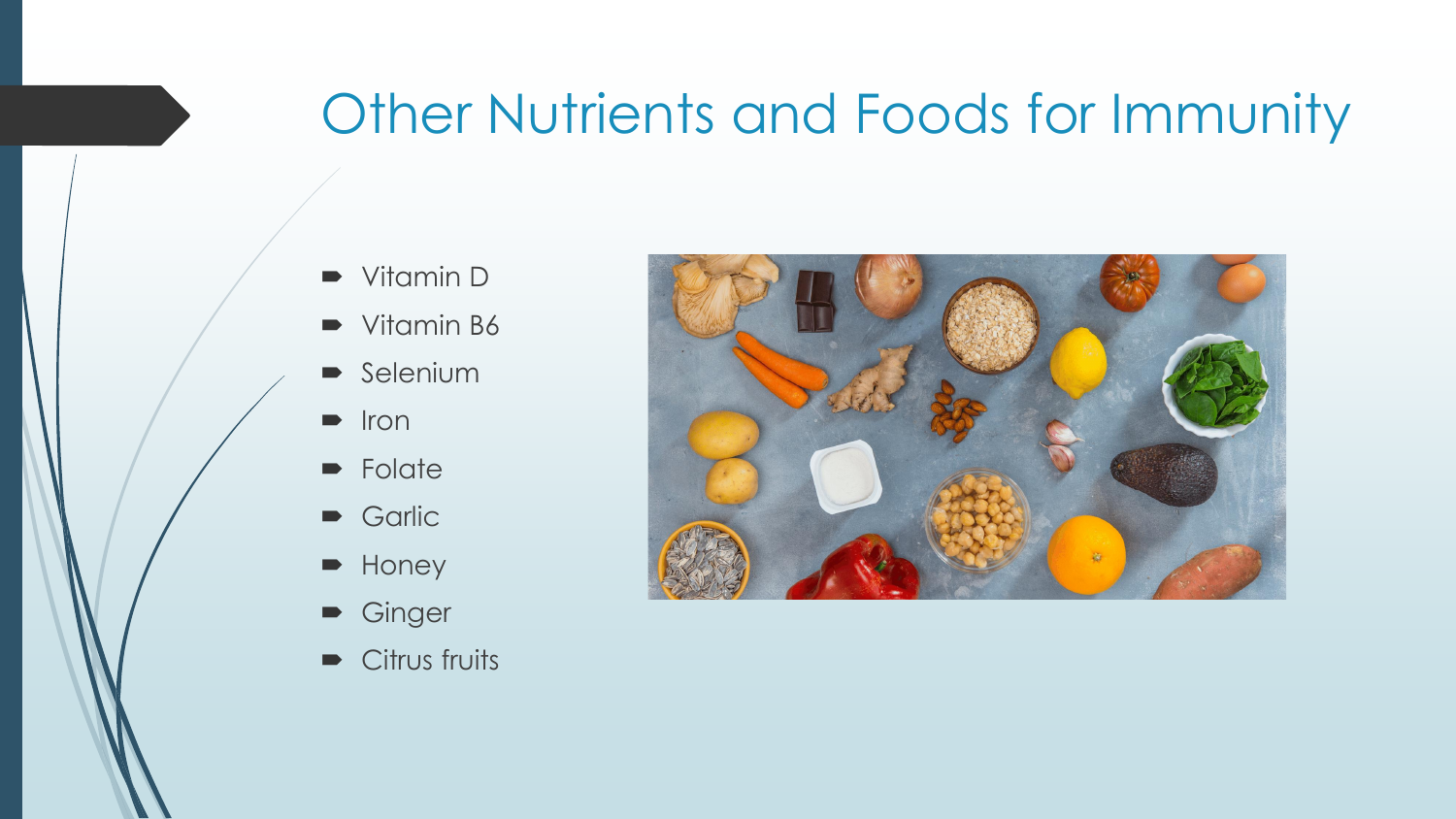### The Microbiome

- A system of millions of tiny microorganisms that exist in the body, especially in the large and small intestines
- These organisms live, for the most part, in symbiosis with the body
- Each person has a completely unique microbiome that begins from birth and is affected by things such as diet and environmental exposures
- The microbiome has been identified as a key player in building and maintaining strong immunity
	- $\blacksquare$  Prebiotics Fibers that help feed bacteria in your gut
		- **Figure Fruits, vegetables, whole grains**
	- $\blacksquare$  Probiotics Live bacteria that live in the microbiome
		- Yogurt, kefir, kombucha, fermented foods

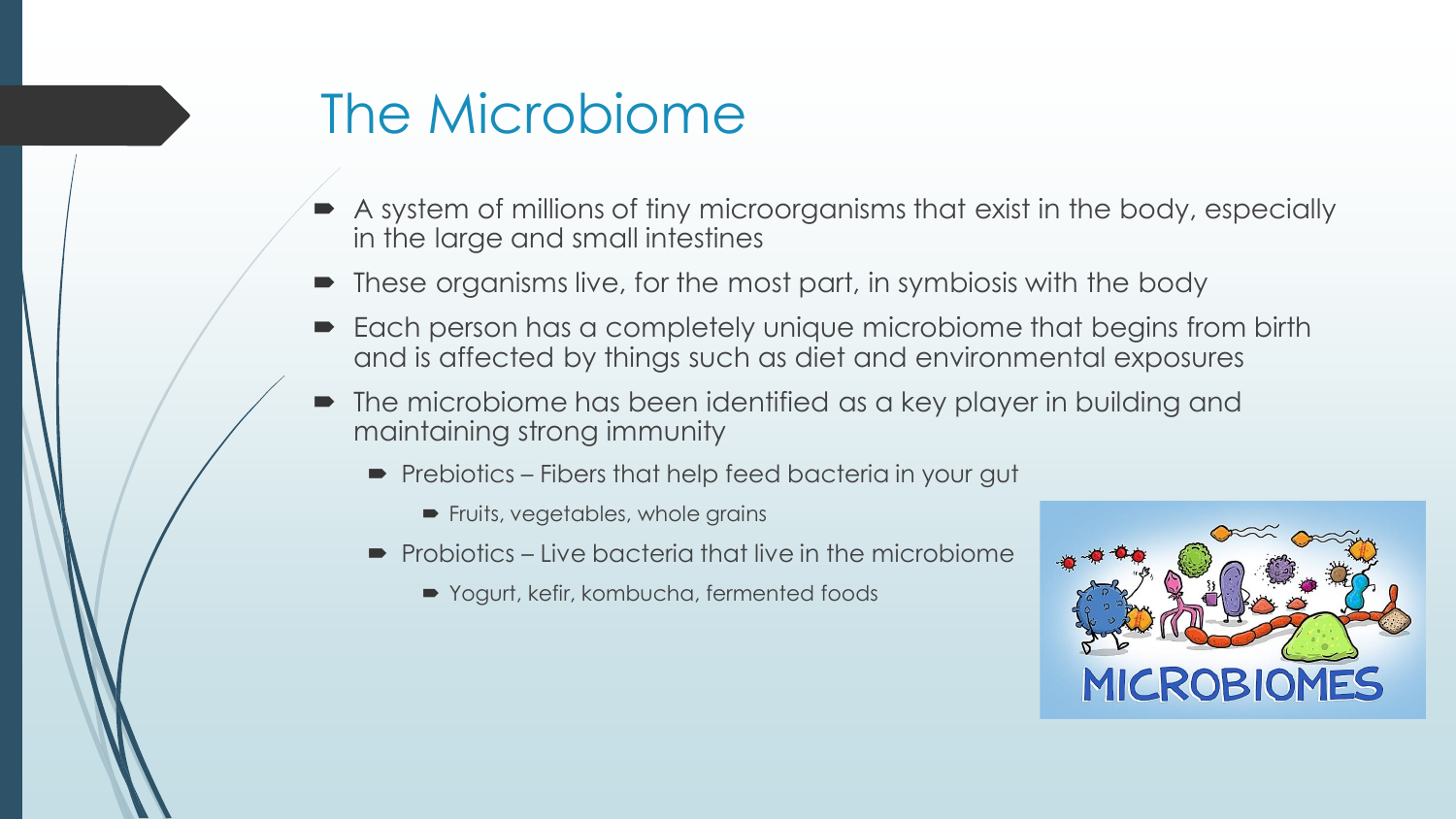